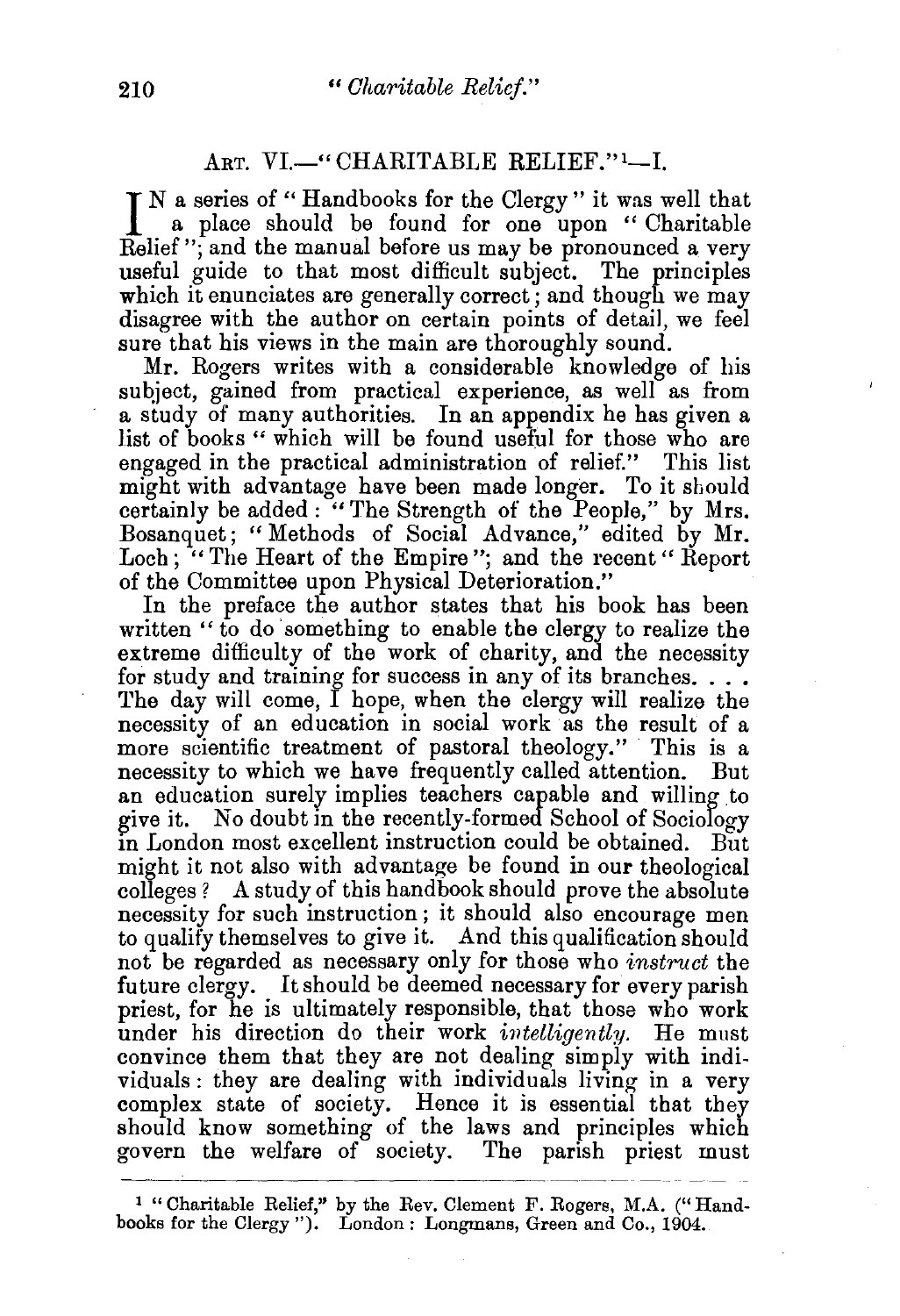encourage his workers to work in obedience to true and ascertained law. But how can he explain these laws unless he has himself made a careful study of them ?

By no means the least of the merits of this book lies in its constant insistence upon this matter. The clergy should be able to teach principles. " Set free from the actual administration of relief and all the detailed work that it involves, they would be able to pursue their special work, first as learners and then as teachers. . . . If this was done, the Church would be sending out a constant stream, not only of workers in the cause of charity and relief of distress, but of men trained to do their duty in all the many parts of civic life" (pp. 174, 175).

The book is divided into eight chapters, the first being upon "The Christian Conception of Charity." In this chapter we have a very careful study of our Lord's principles and actions as a Reliever of suffering; and it is clearly proved that if the worker of to-day would follow His example " the moral factor, the part played· by character and principle," must be his chief concern.

Christ's action is considered under seven heads: (1) "He worked with full knowledge." He possessed the requisite knowledge. Therefore it is our duty to obtain as much knowledge as possible. (2) "He worked for a cure." Jairus' daughter was not only raised : food was ordered for her-" the first step in an after-life of duty." The Samaritan did not bestow an alms and pass on; he gave immediate personal service ; he co-operated with others; he made also provision for possible future contingencies. (3) Our Lord "always considered the effect of His action on others." This is most important, and it is often forgotten by the thoughtless distributors of charity. The man blind from his birth was cured "that the works of God should be made manifest in him." Our Lord was chary in performing miraculous cures ; He knew how often the bystanders were content with a mere surface impression. (4) He "never disregarded the structure of the society in which He lived." "He recognised the several functions of the law. . . . He would not arbitrate in the quarrel over the inheritance, nor did He rescue the robbers on the cross from the penalty due to their deeds."  $(5)$  "His charity was always personal." There is an interesting comment on the feeding of the five thousand: "Only when the numbers were too great had He recourse to organization, by which alone can then the personal element in well-doing be retained."  $(6)$  "Christ taught that the cure for the ills of life was a moral one." The spiritual help given was greater than the material aid. (7) " He realized the intimate con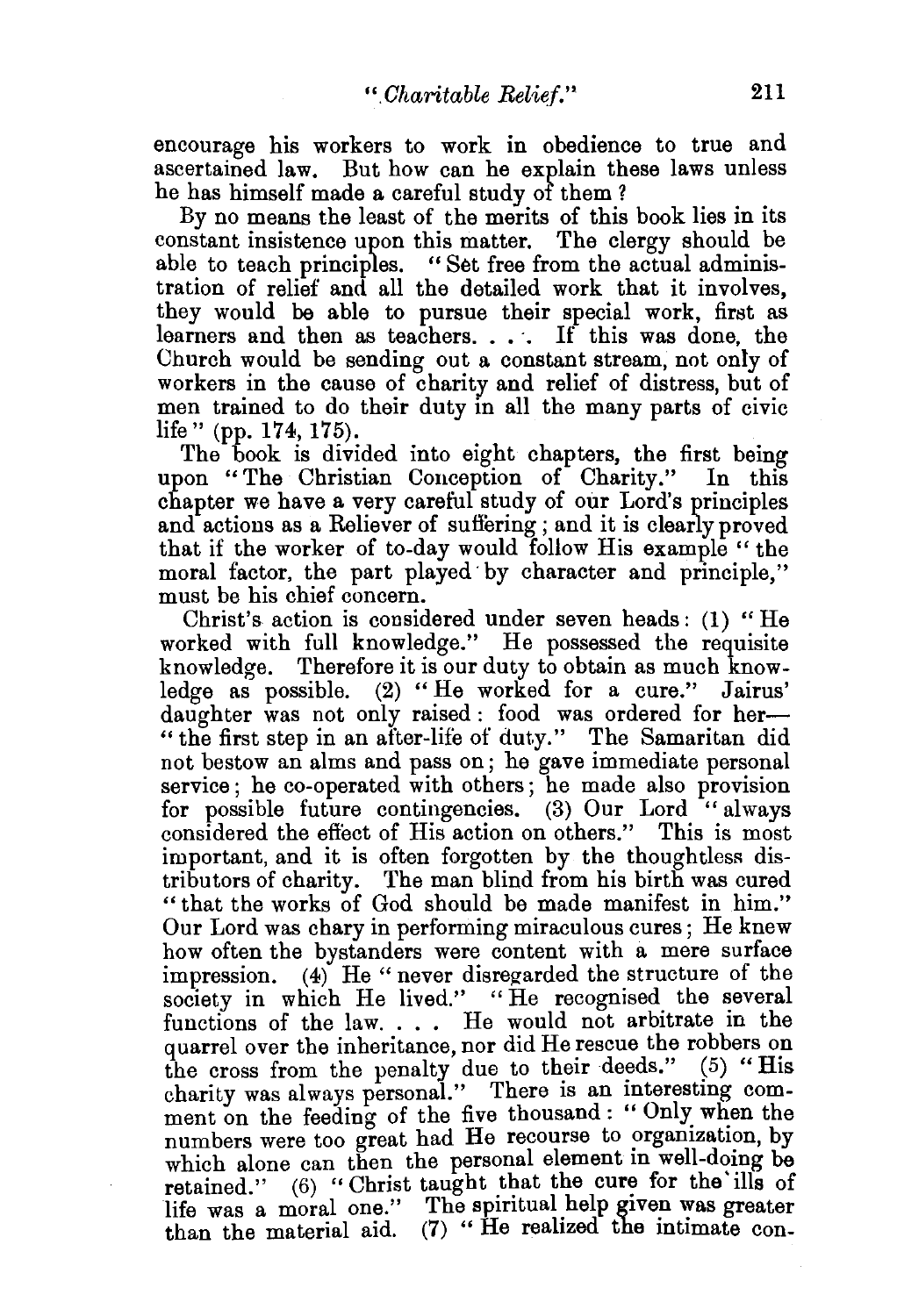nection of religion and relief." "But He also realized the fatal effect of confusing these."

In the next section we have some excellent thoughts suggested by St. Paul's great chapter on "Charity"  $(1 \overline{C} \sigma r, x \overline{iii})$ . Three characteristics are noted : its providence, its unselfishness, its moral strength. To the lack of these three qualities the mass of distress is due. "Improvidence is due to a narrow outlook in time." When work is plentiful there is freedom in spending. Few parents can resist the temptation of sending their children out as early as possible, and to earn the maximum wage at once. Apprenticeship, with small wages, means looking ahead. "Selfishness is due to a narrow outlook in area." Attention is drawn to the way in which the money kept by the husband for " personal spending" is usually wasted. Very rarely is any of it saved against a " rainy day." "Moral failure" is the cause of much distress. Under this head we must place drunkenness, prostitution, bad management, and the weak indulgence of children.

Chapter II. deals with the "Nature of Distress," which is briefly described as a disease (of the social body), and which, like disease in the physical sphere, is often, though not always, due to *moral* causes. Thus, the causes of the disease. whatever they may be, must be discovered, and as far as possible removed. Even their discovery is often difficult, and means a great expenditure of time and thought. But unless we are prepared to expend these, we had far better leave the work alone.

Mr. Rogers might here have drawn attention to what is doubtless one of the greatest of all the obstacles to the cure of this social disease—viz., the inefficiency of those who are officially chosen to deal with it. Among the great number of men and women elected to fill the office of " Guardian of the Poor" there are many experts-many who by study and personal investigation have qualified themselves to fill that most responsible office; but these are, we fear, but a small proportion, and so long as Guardians are chosen by present methods they will continue to be so. The great majority of Guardians have a similar effect to what we might imagine a body of entirely unskilled doctors would have. They are dealing with a disease. which they have not studied scientifically-which they do not understand. The result of their action is too often to spread and intensify, rather than to remove, the disease. We are glad to notice that in Chapter V. our author speaks strongly upon recent evil developments in Poor. Law administration, and asserts that, simply through the ignorance of many Guardians, we are in danger of returning to the disastrous conditions which existed in the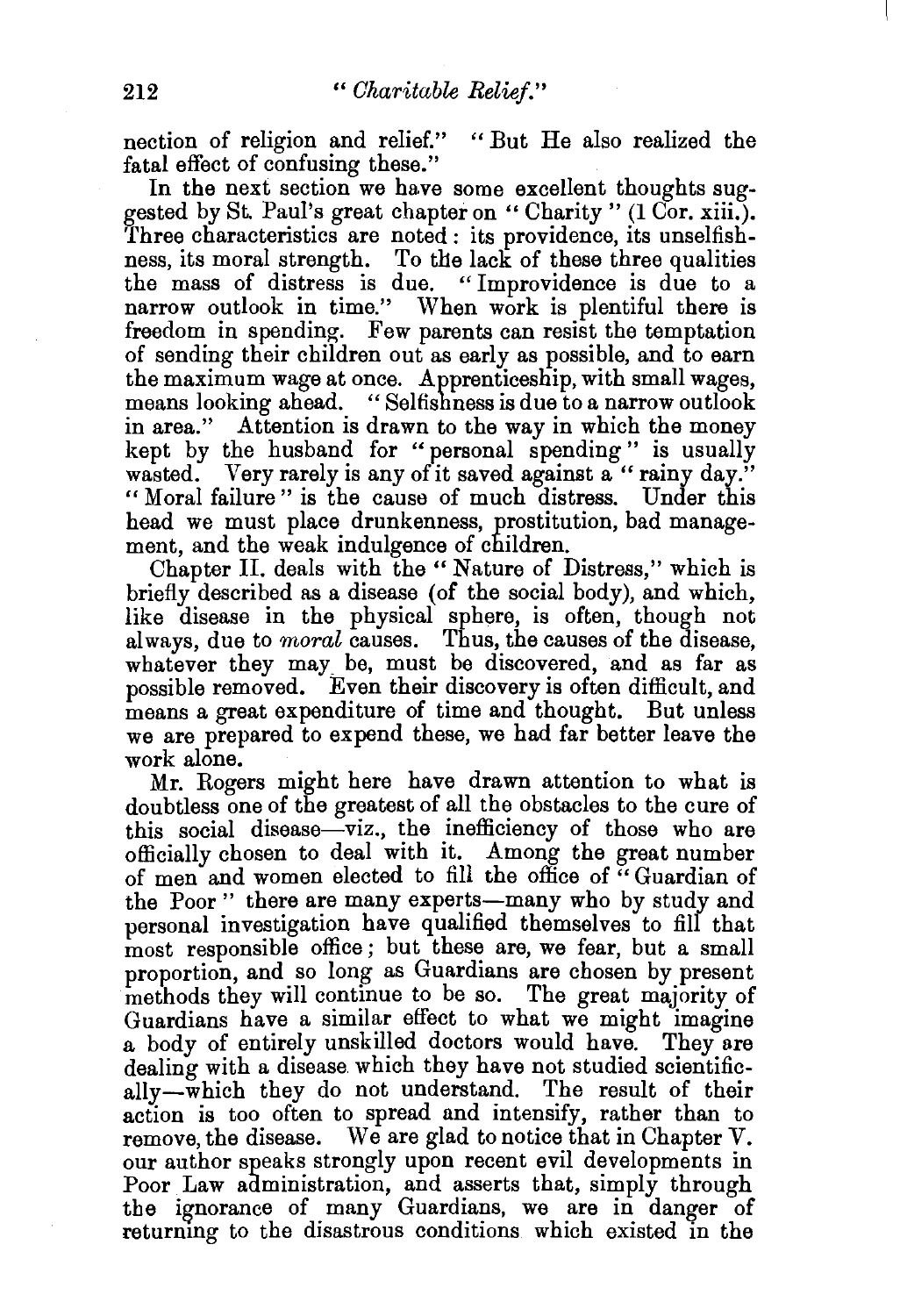early part of last century. When men are granted medical diplomas by popular suffrage, and because they promise a liberal distribution of drugs free of charge—the analogy with the present system of outdoor relief is not a far-fetched one we shall then see the rates of death and disease rise, as the rates of pauperism are rising at the present time.

Mr. Rogers deals severely, but not too severely, with the *misuse* of charity; with the "overlapping," due to ignorance of what other workers are doing, and especially with the evils of the" voting" system, by which applicants for any particular charity are successful, not. because their case is the most needy or most deserving, but because they have obtained the greatest number of votes.

He passes on to speak of the carelessness with which letters of recommendation are given, even by the clergy. "In business circles a recommendation from a clergyman is (except in the case of boys) worse than useless; it is assumed that the bearer of it is someone who has lost his character, and to whom the writer desires to give another chance" (p. 27). He then shows how, when charity is given or recommended by the clergy to undeserving cases—that is, through want of knowledge, which means neglect of careful investigation-the harm done affects not only the donor or the recipient : it affects the reputation of the Church as a whole. "When lying or imposture are rewarded, discredit is brought upon the institution through whose representatives this has been effected."

The next subject treated by the author is a painful one, but we are glad that he does not hesitate to speak plainly. "It is difficult for people who have been brought up as those who undertake charitable work have been to realize the untruthfulness of the majority of uneducated people " (p. 32). We must remember that to accept statements, whether made by word of mouth or by begging letters, without investigation is actually to encourage untruthfulness; it is, therefore, to do an injury to the community, whose welfare consists in mutual truthfulness, the essential condition of mutual trust.

This untruthfulness does not consist always in deliberate lying; much more frequently it consists in a *suppressio veri -e.g.,* neither the whole income nor all the possible sources of help are confessed. People do not own that they have relatives who could and ought to help; they do not say what they are receiving from other charitable agencies. This is they are receiving from other charitable agencies. one chief reason for combination in charitable work. A great part of the poverty--indeed, of the low moral tone-of the  $\ddot{\cdot}$  slums" is due to the great number of thoughtless and untrained " mission " workers, frequently belonging to

16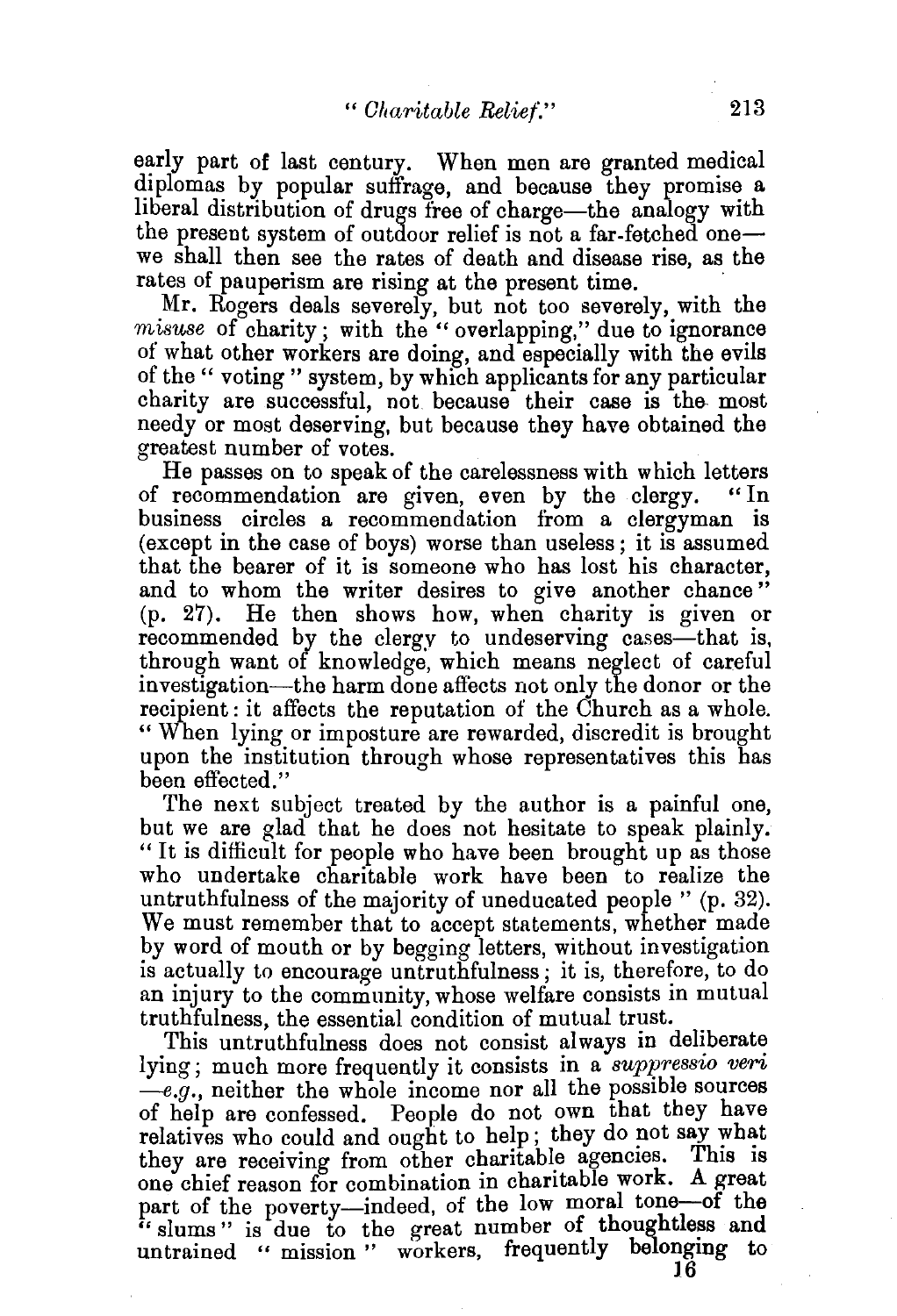different " causes " or agencies, working independently of each other, and actually fostering both pauperism and deception by thoughtless and indiscriminate giving.

If it were once clearly recognised in any neighbourhood that perfect truthfulness and a complete revelation of all the facts connected with a case was an essential condition of the bestowal of charity, the effect upon the moral character of the neighbourhood would be enormous. People do not realize that in the community (the social body) the presence of one moral disease gives a liability, as in the physical body, to attacks of other diseases. Drink, and impurity, and idleness, and untruthfulness, and poverty, which abound in some neighbourhoods, are not unrelated. They form a *complication*  arising from a low state of moral health. It is surely our duty to demand from people purity, sobriety, and truthfulness before we relieve their poverty.

In the last section of this chapter the *nature* of the inquiries to be made before relief is given is carefully considered. Too great stress can hardly be laid upon this part of the work, for if we are to do good, and not evil, we must act upon the fullest knowledge available; and, while we have no right to pry into another person's concerns, it must be clearly recognised that when once charity is asked, the right to withhold any information about themselves or their circumstances which may assist us in helping them in the best and wisest way, must be surrendered. Such information should, of course, be treated as confidentially as possible, and it should certainly not go beyond the knowledge of those who are responsible for coming to a decision in granting or refusing help; but it *must* be in their possession.

It is in the obtaining and sifting and weighing of evidence that the really expert worker is of such value upon "relief committees." It is by carelessness in these matters that so much harm is done ; and this carelessness generally proceeds either from idleness or ignorance. Mr. Rogers gives many valuable hints upon how this work should be done, and at the end of his book he prints two specimen " case-sheets," showing how the particulars of every case should be entered. If these are properly used the information which a relief committee needs can be seen at a glance.

The next chapter is upon "The Cure of Distress," which, as Mr. Rogers wisely says, must be the *object* of our efforts; in other words, we must not be content to help people *in* their difficulties, we must try to help them *out of them.* The great instrument for cure is *character;* money may be likened to a useful temporary medicine, but the real cure in sickness arises from the doctor's advice and the strengthening of the patient's constitution. If only people would but remember